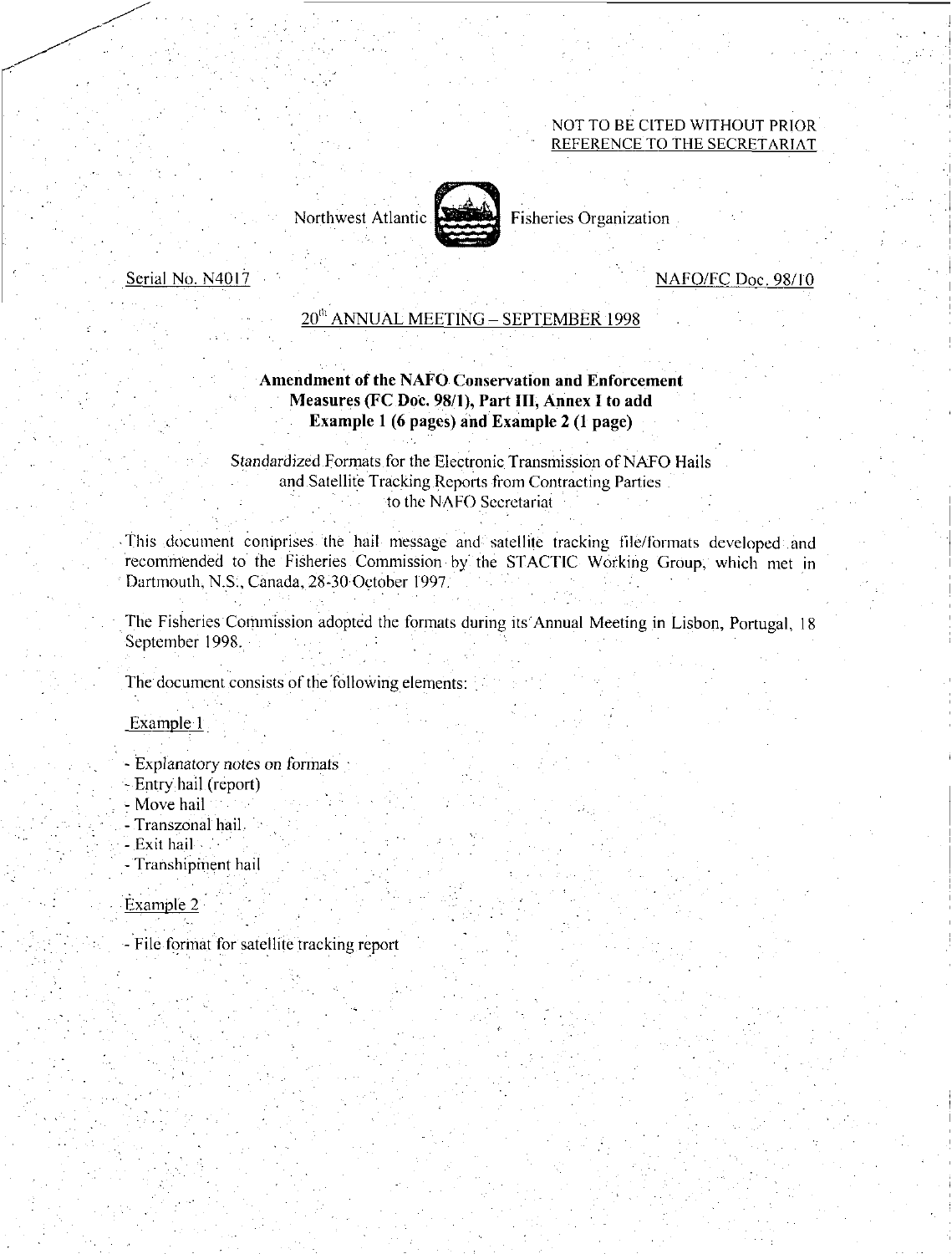#### Example I

### Formats for the Electronic Transmission of NAFO Hails from Contracting Parties to the NAFO Secretariat

Amendment of the NAFO Conservation and Enforcement Measures, FC Doc. 98/1; Part III, Annex I:

#### EXPLANATORY NOTES

- a) The formats herein conform with the requirements for the NAFO Hails System as set out in FC, Document 97/1 Part III Annex I Hail System Message Format.
- b) The formats consist of variable length delimited records, and are based on systems currently in use in the EU, Iceland and Norway.
- c) The variable length record is preferred over a fixed length record as some Contracting Parties collect more information from their vessels than is required by NAFO, and are forwarding the entire record to NAFO. The format is conducive to extraction of the required data fields by the receiving parties.
- d) The following convention is used in this paper: //FIELD NAME/field value//, where the field name is shown in uppercase, followed by the character "/", followed by the field value in lowercase. Fields are separated by "//".

e) Each record begins with the string //SR// to indicate the Start of the Record.

- f) Each record ends with the string //ER// to indicate the End of the Record.
- g) Character fields (CHAR) shall conform with the ISO 8859.1 character set standard.
- Country codes used for addressee (AD) and sender (FR) shall conform with the  $h)$ ISO 3166 (1993) standard. E/F 7.3 states that user-assigned country codes shall start with the character "X", therefore it is proposed that the code XNS be used to designate the NAFO Secretariat, the addressee for hail messages.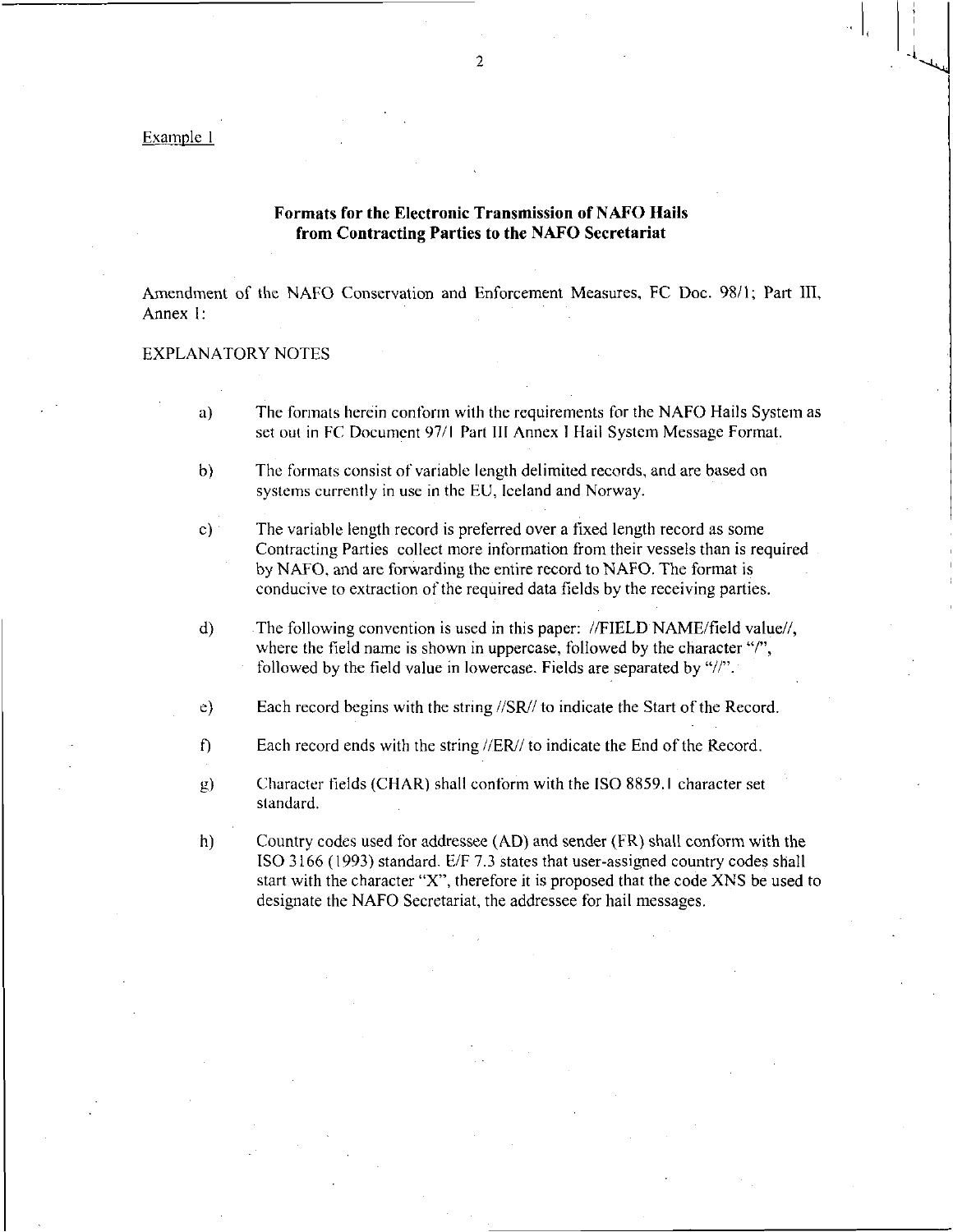### NAFO HAILS SYSTEM - Part III Annex I Hail System Message Format

#### 1.1 ENTRY HAIL

| $\sqrt{S}R$                                                 |            | Start Record                |
|-------------------------------------------------------------|------------|-----------------------------|
| $\lambda$<br>//FR/from                                      | $(ISO-3)$  | $\mathcal{F}^{\mathcal{F}}$ |
| //AD/addressee                                              | <b>XNS</b> |                             |
| //SQ/sequence number                                        | NUM(4)     |                             |
| //NA/name of vessel                                         | CHAR(40)   |                             |
| //RC/call sign                                              | CHAR(8)    |                             |
| //XR/external identification letters and numbers            | CHAR(14)   |                             |
| //DA/date                                                   | CHAR(8)    | YYYYMMDD                    |
| //TI/time                                                   | NUM(4)     | HHMM<br><b>UTC</b>          |
| //LA/latitude                                               | CHAR(5)    | <b>NDDMM</b>                |
| //LO/longitude                                              | CHAR(6)    | <b>WDDDMM</b>               |
| //TM/indication of the message code                         | CHAR(3)    | ENT.                        |
| //DI/NAFO Division into which the vessel is about to enter. | CHAR(2)    |                             |

//HO/total round weight of fish by species (3 alpha codes) on board in kilograms rounded to the nearest 100 kilograms. Allow several pairs of fields, consisting of species + weight, with each field separated by a space. e.g. //HO/species weight species weight species weight//

|                                                              | <b>SPECIES</b><br>WEIGHT | CHAR(3)<br>NUM(7) | FAO Codes |
|--------------------------------------------------------------|--------------------------|-------------------|-----------|
| $\mathcal{I}^{\star}$<br>$\frac{1}{M}$ MA/name of the Master |                          | CHAR(30)          | 18.       |
| //DS/directed species (target species)                       |                          | CHAR(3)           | FAO Codes |

Allow several species to be entered, with the values separated by spaces, e.g. //DS/species species species//

//ER// End Record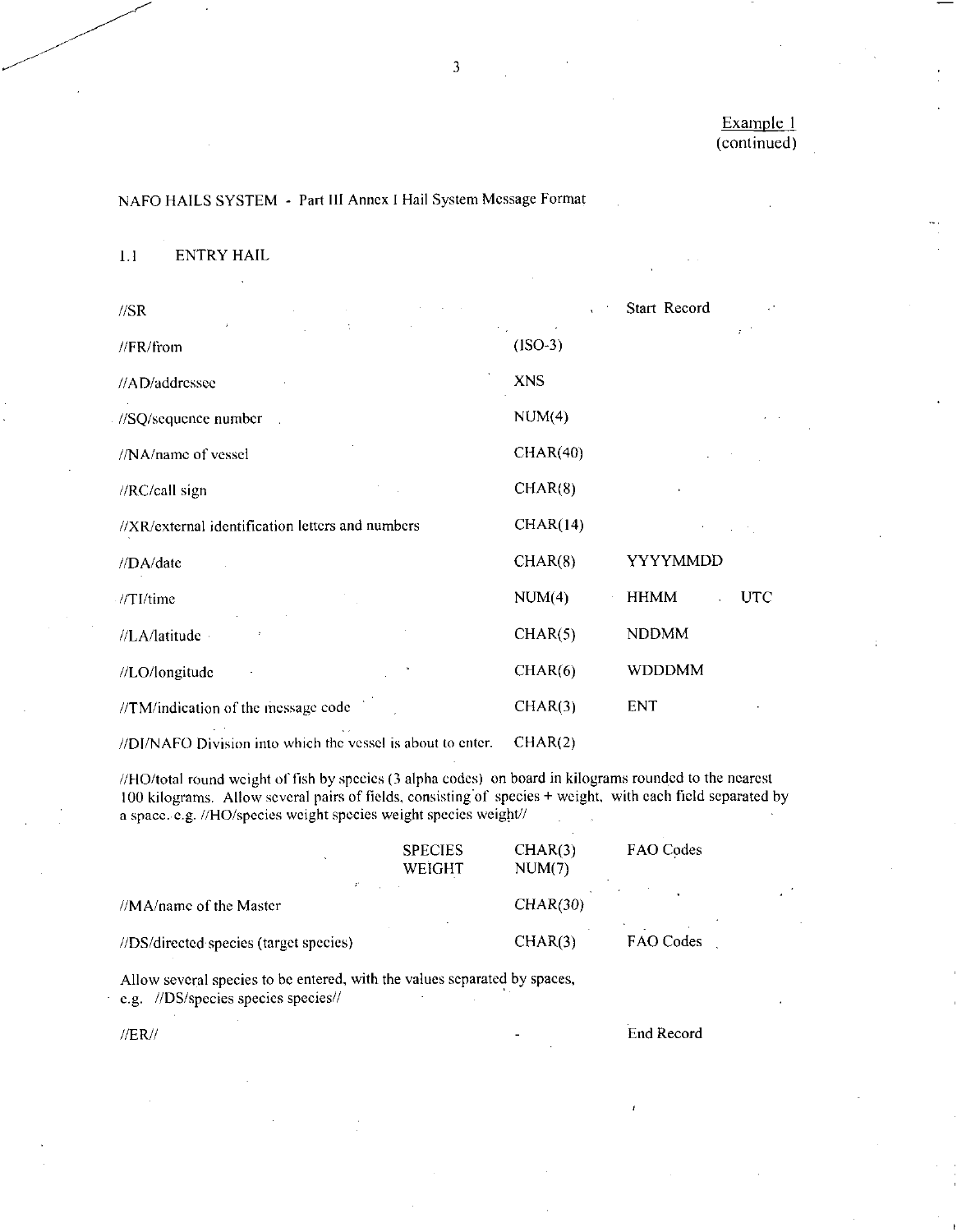Example I (continued)

### NAFO HAILS SYSTEM - Part III Annex I Hail System Message Format

#### 1.2 MOVE HAIL

NOTE that FC Document 96/1 Part III states that vessels equipped with devices which enable the automatic transmission of their positions are exempt from the Hail requirements set out in Part III.

| $\sqrt{SR}$                                                      |            | <b>Start Record</b> |     |
|------------------------------------------------------------------|------------|---------------------|-----|
| //FR/from                                                        | $(ISO-3)$  |                     |     |
| //AD/addressee                                                   | <b>XNS</b> |                     |     |
| //SQ/sequence number                                             | NUM(4)     |                     |     |
| //NA/name of vessel                                              | CHAR(40)   |                     |     |
| //RC/call sign                                                   | CHAR(8)    |                     |     |
| //XR/external identification letters and numbers                 | CHAR(14)   |                     |     |
| //DA/date                                                        | CHAR(8)    | YYYYMMDD            |     |
| $\frac{1}{T}$ / time                                             | NUM(4)     | HHMM.               | UTC |
| //LA/latitude                                                    | CHAR(5)    | <b>NDDMM</b>        |     |
| //LO/longitude                                                   | CHAR(6)    | <b>WDDDMM</b>       |     |
| //TM/indication of the message code                              | CHAR(3)    | <b>MOV</b>          |     |
| //DI/NAFO Division into which the vessel is about to enter.      | CHAR(2)    |                     |     |
| //MA/name of the Master                                          | CHAR(30)   |                     |     |
| //DS/directed species (target species)                           | CHAR(3)    | FAO Codes           |     |
| All expressional fields to be contracted with the $\alpha$ -time |            |                     |     |

Allow several fields to be entered, with the fields separated by spaces, e.g. //DS/species species species//

//ER// End Record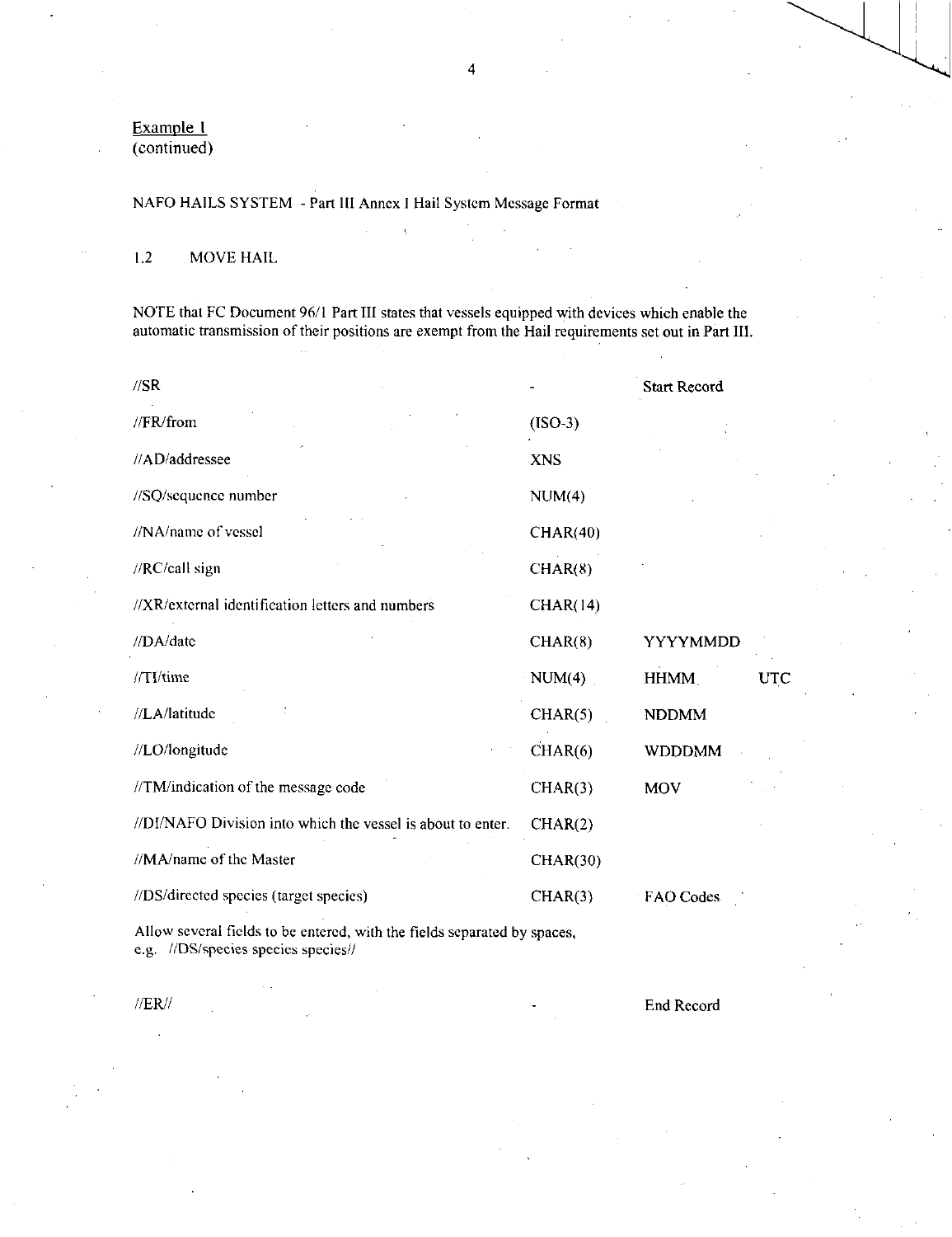# Example 1 (continued)

# NAFO HAILS SYSTEM - Part III *Annex I* Hail System Message Format

# 1.3 TRANSZONAL HAIL (between NAFO Divisions )

NOTE that FC Document 96/1 Part III states that vessels equipped with devices which enable the automatic transmission of their positions are exempt from the Hail requirements set *out in* Part III.  $\Lambda$   $\sim$ 

| $\sqrt{S}R$                                      |                  | <b>Start Record</b>      |
|--------------------------------------------------|------------------|--------------------------|
| //FR/from                                        | $(ISO-3)$        |                          |
| //AD/addressee                                   | <b>XNS</b>       |                          |
| //SQ/sequence number                             | NUM(4)           |                          |
| //NA/name of vessel                              | CHAR(40)         |                          |
| //RC/call sign                                   | CHAR(8)          |                          |
| //XR/external identification letters and numbers | CHAR(14)         |                          |
| //DA/date -                                      | CHAR(8)          | <b>YYYYMMDD</b>          |
| //TI/time                                        | NUM(4)           | UTC <sup>-</sup><br>HHMM |
| //LA/latitude                                    | CHAR(5)          | <b>NDDMM</b>             |
| //LO/longitude                                   | CHAR(6)          | <b>WDDDMM</b>            |
| //TM/indication of the message code              | CHAR(3)          | ZON                      |
| //MA/name of the Master                          | $\cdot$ CHAR(30) |                          |
| //DS/directed species (target species)           | CHAR(3)          | FAO Codes                |

Allow several fields to be entered, with the fields separated by spaces, e.g. //DS/species species species//

//ER// End Record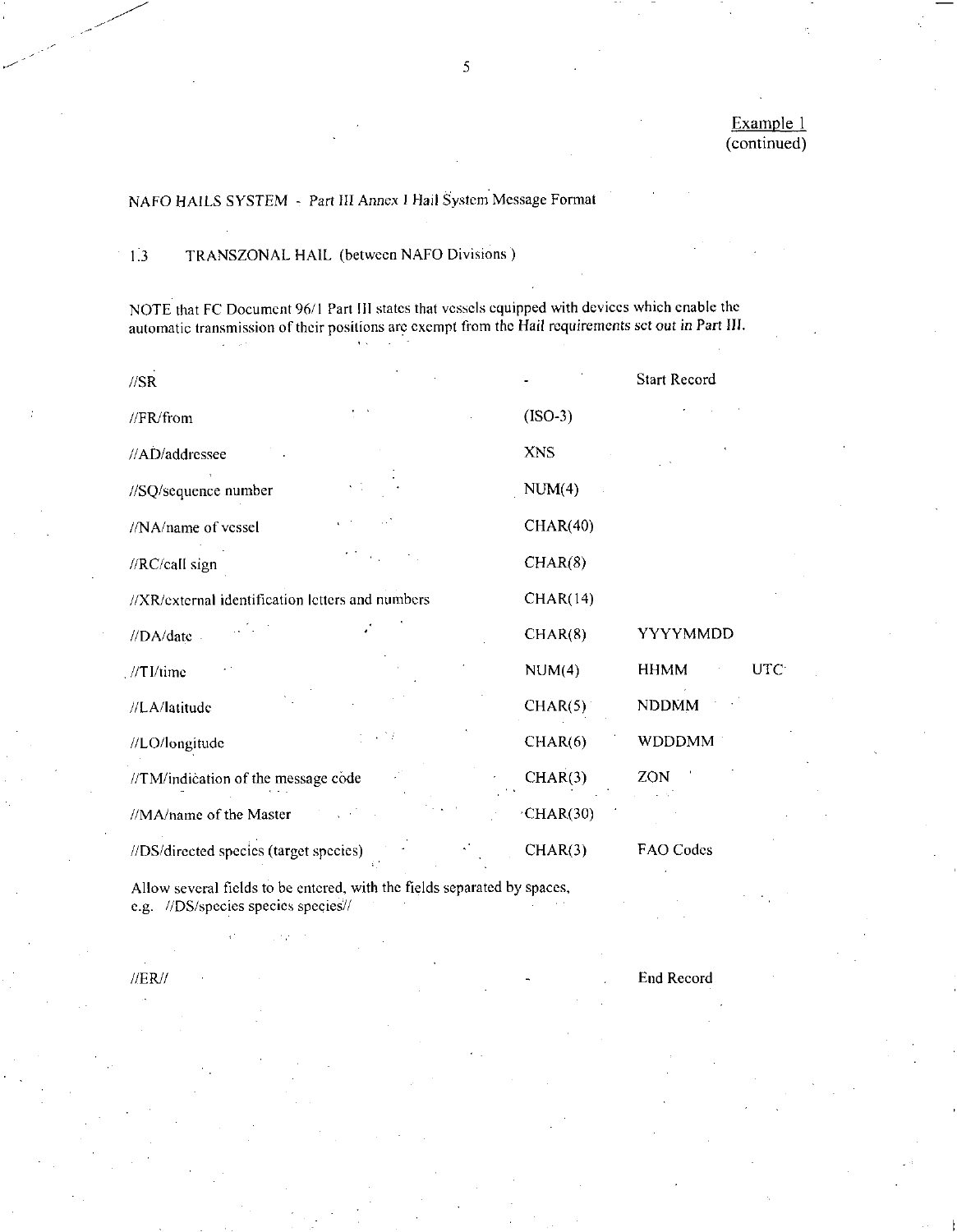# Example I (continued)

#### NAFO HAILS SYSTEM - Part III Annex I Hail System Message Format

#### 1.4 EXIT HAIL

| $\sqrt{S}R$                                                 |            | <b>Start Record</b> |
|-------------------------------------------------------------|------------|---------------------|
| //FR/from                                                   | $(ISO-3)$  |                     |
| //AD/addressee                                              | <b>XNS</b> |                     |
| //SQ/sequence number                                        | NUM(4)     |                     |
| //NA/name of vessel                                         | CHAR(40)   |                     |
| //RC/call sign                                              | CHAR(8)    |                     |
| //XR/external identification letters and numbers            | CHAR(14)   |                     |
| //DA/date                                                   | CHAR(8)    | <b>YYYYMMDD</b>     |
| //TI/time                                                   | NUM(4)     | UTC<br><b>HHMM</b>  |
| //LA/latitude                                               | CHAR(5)    | <b>NDDMM</b>        |
| //LO/longitude                                              | CHAR(6)    | <b>WDDDMM</b>       |
| //TM/indication of the message code                         | CHAR(3)    | EXI                 |
| //DI/NAFO Division from which the vessel is about to leave. | CHAR(2)    |                     |

//CA/catch in round weight taken in the Regulatory Area by species (3 alpha codes) in kilograms (rounded to the nearest 100 kilograms). Allow several pairs of fields, consisting of species + weight, with each field separated by a space. e.g. //CA/species weight species weight species weight//

|                         | <b>SPECIES</b><br>WEIGHT | CHAR(3)<br>NUM(7) | FAO Codes  |  |
|-------------------------|--------------------------|-------------------|------------|--|
| //MA/name of the Master | CHAR(30)                 |                   |            |  |
| $\sqrt{ER}}$            |                          | $\mathbf{r}$      | End Record |  |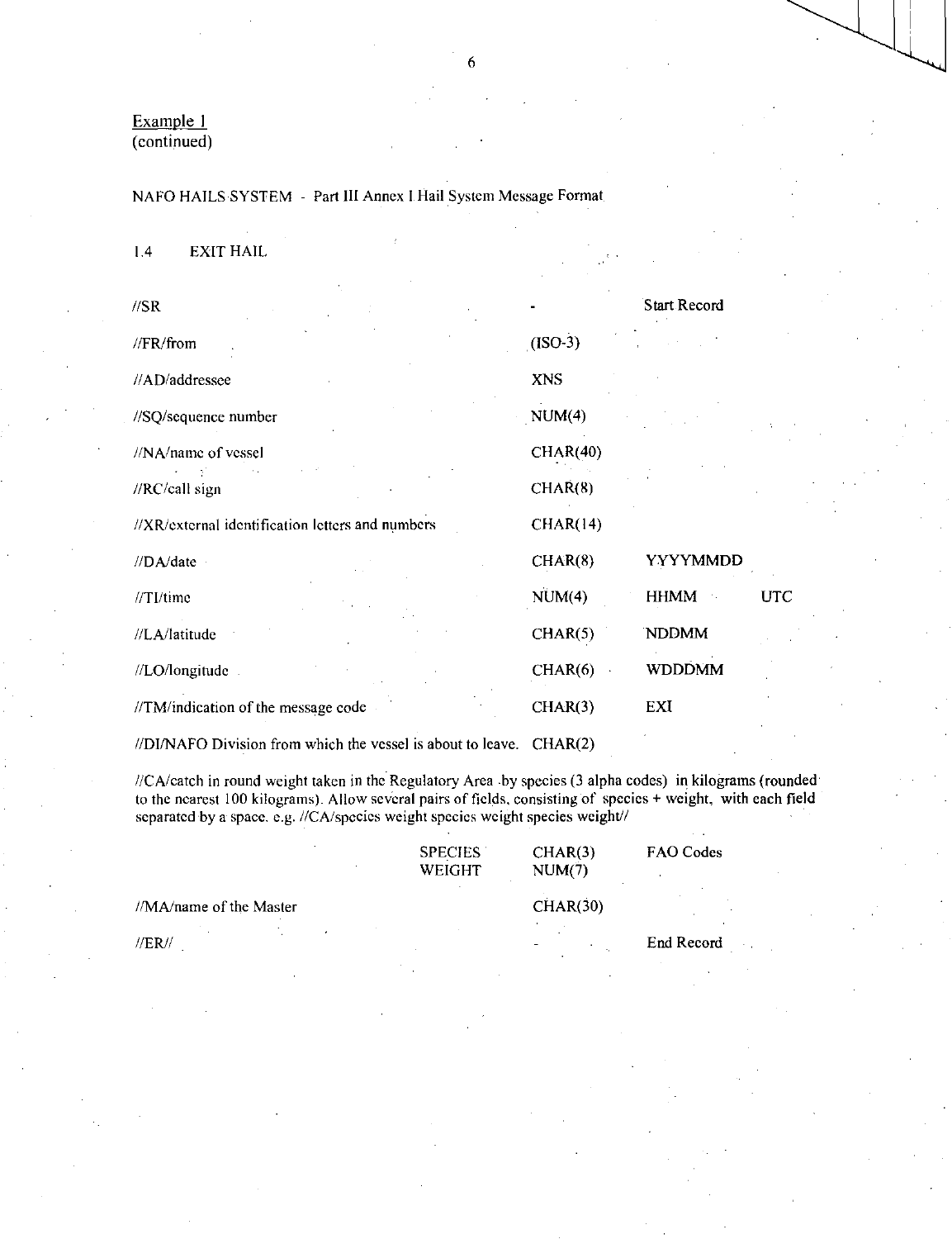## NAFO HAILS SYSTEM - Part III Annex I Hail System Message Format

### 1.5 TRANSHIPMENT HAIL

| $\sqrt{S}R$                                      |            | <b>Start Record</b> |            |
|--------------------------------------------------|------------|---------------------|------------|
| //FR/from                                        | $(ISO-3)$  |                     |            |
| //AD/addressee                                   | <b>XNS</b> |                     |            |
| //SQ/sequence number                             | NUM(4)     |                     |            |
| //NA/name of vessel                              | CHAR(40)   |                     |            |
| //RC/call sign                                   | CHAR(8)    |                     |            |
| //XR/external identification letters and numbers | CHAR(14)   |                     |            |
| //DA/date                                        | CHAR(8)    | YYYYMMDD            |            |
| //TI/time                                        | NUM(4)     | <b>HHMM</b>         | <b>UTC</b> |
| //LA/latitude                                    | CHAR(5)    | <b>NDDMM</b>        |            |
| //LO/longitude                                   | CHAR(6)    | <b>WDDDMM</b>       |            |
| //TM/indication of the message code              | CHAR(3)    | TRA                 |            |

//KG/total round weight by species (3 alpha codes) to be transshipped in kilograms (rounded to the nearest 100 kilograms) Allow several pairs of fields, consisting of species + weight, with each field separated by a space. e.g. //KG/species weight species weight species weight// ·

|                                | <b>SPECIES</b><br>WEIGHT | CHAR(3)<br>NUM(7) | FAO Codes  |
|--------------------------------|--------------------------|-------------------|------------|
| //MA/name of the Master        |                          | CHAR(30)          |            |
| I/ER/I<br>$\ddot{\phantom{0}}$ |                          | $\,$              | End Record |